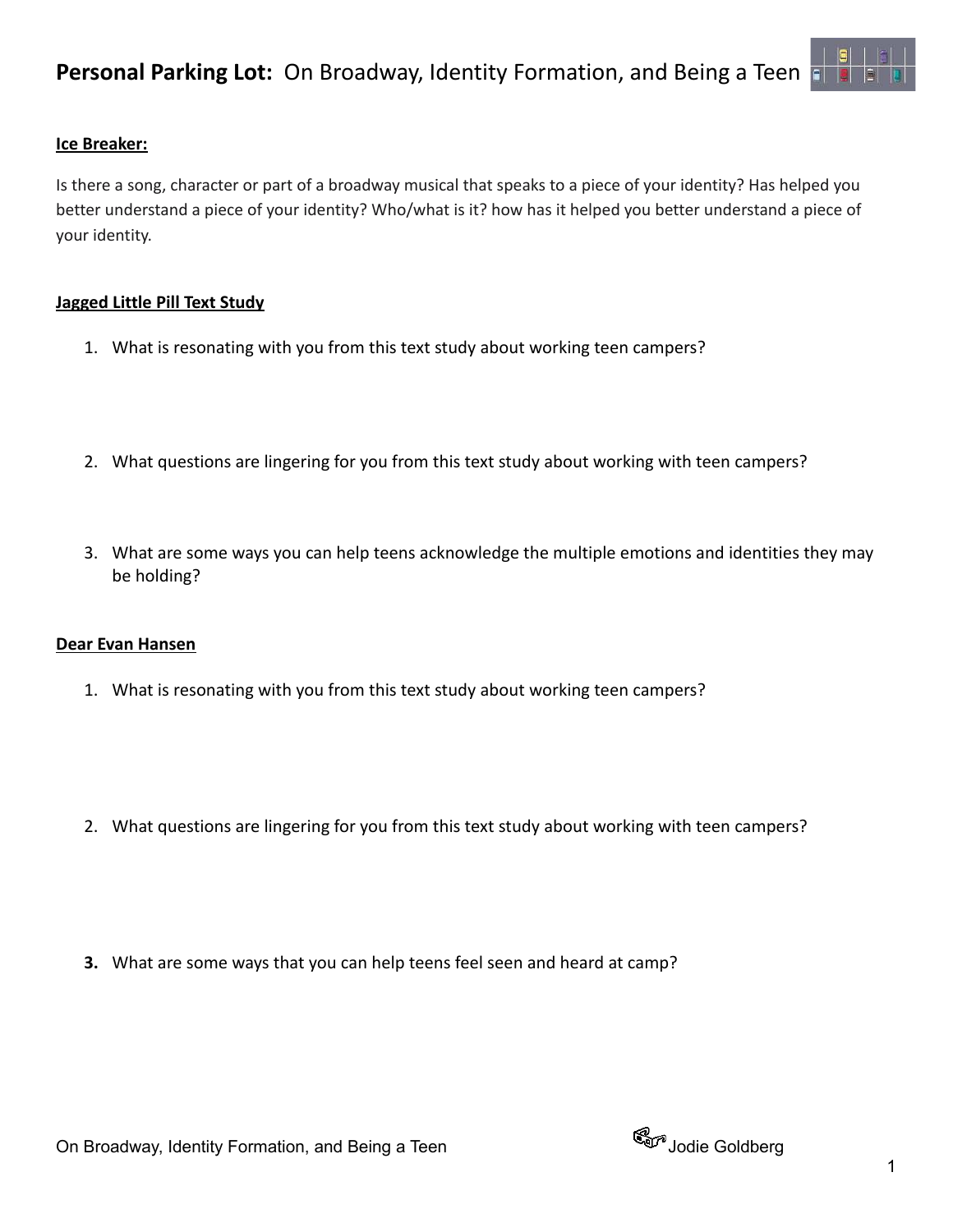### **Mean Girls**

- 1. What is resonating with you from this text study about working teen campers?
- 2. What questions are lingering for you from this text study about working with teen campers?
- 3. What are some ways that you can help teens acknowledge the unique gifts and talents that teens bring to the table?

#### **Reflection**

- 1. How have these Broadway musicals added to your understanding of this generation of Teen Campers?
- 2. What resonated with you from this workshop?
- 3. What questions are still lingering for you?